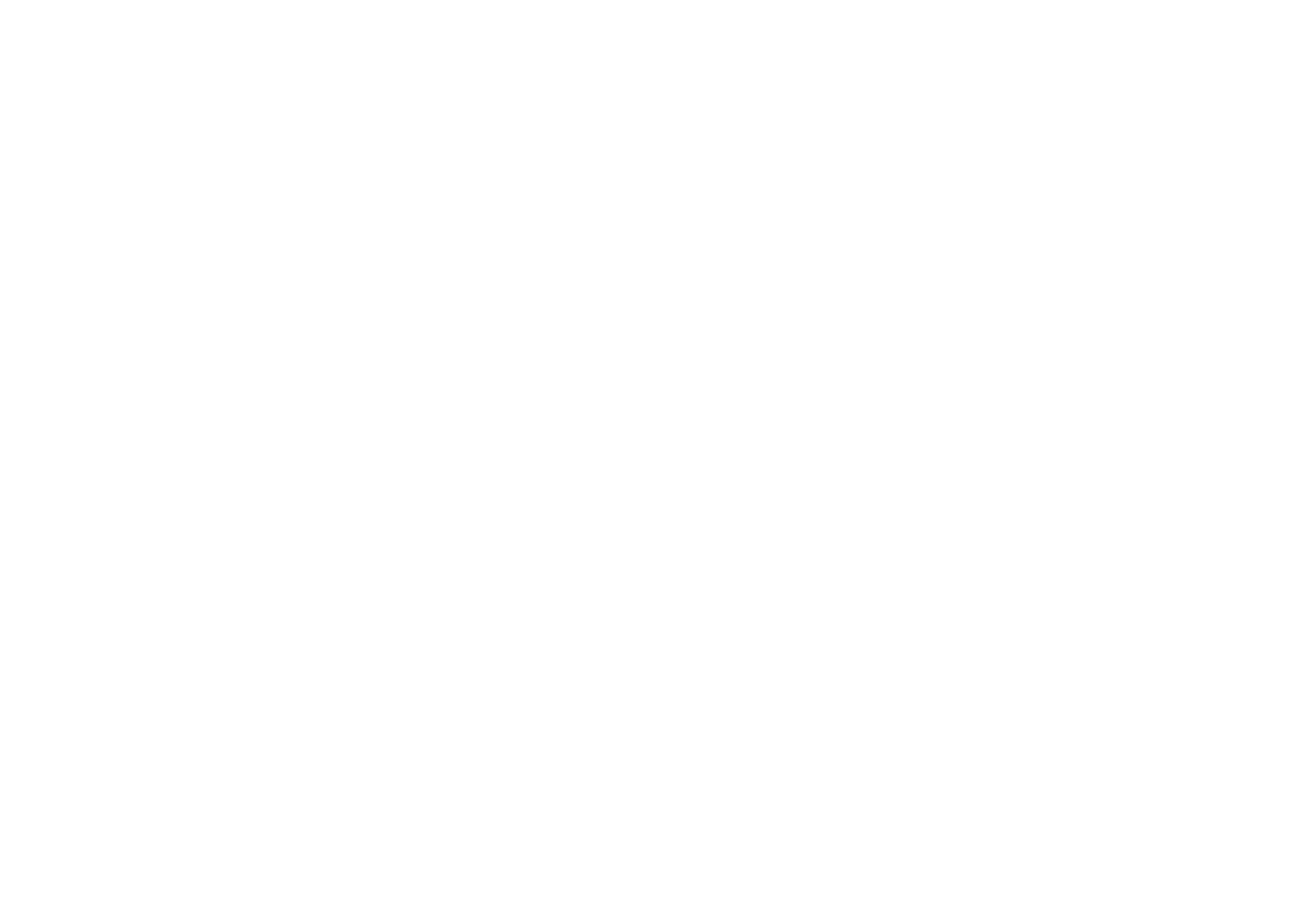# **Contents**

| The Baodiao movement $\ldots \ldots \ldots \ldots \ldots \ldots$ 9 |  |  |  |  |  |  |  |
|--------------------------------------------------------------------|--|--|--|--|--|--|--|
| The people of $70$ 's Biweekly 11                                  |  |  |  |  |  |  |  |
| The decline of the Hong Kong left 14                               |  |  |  |  |  |  |  |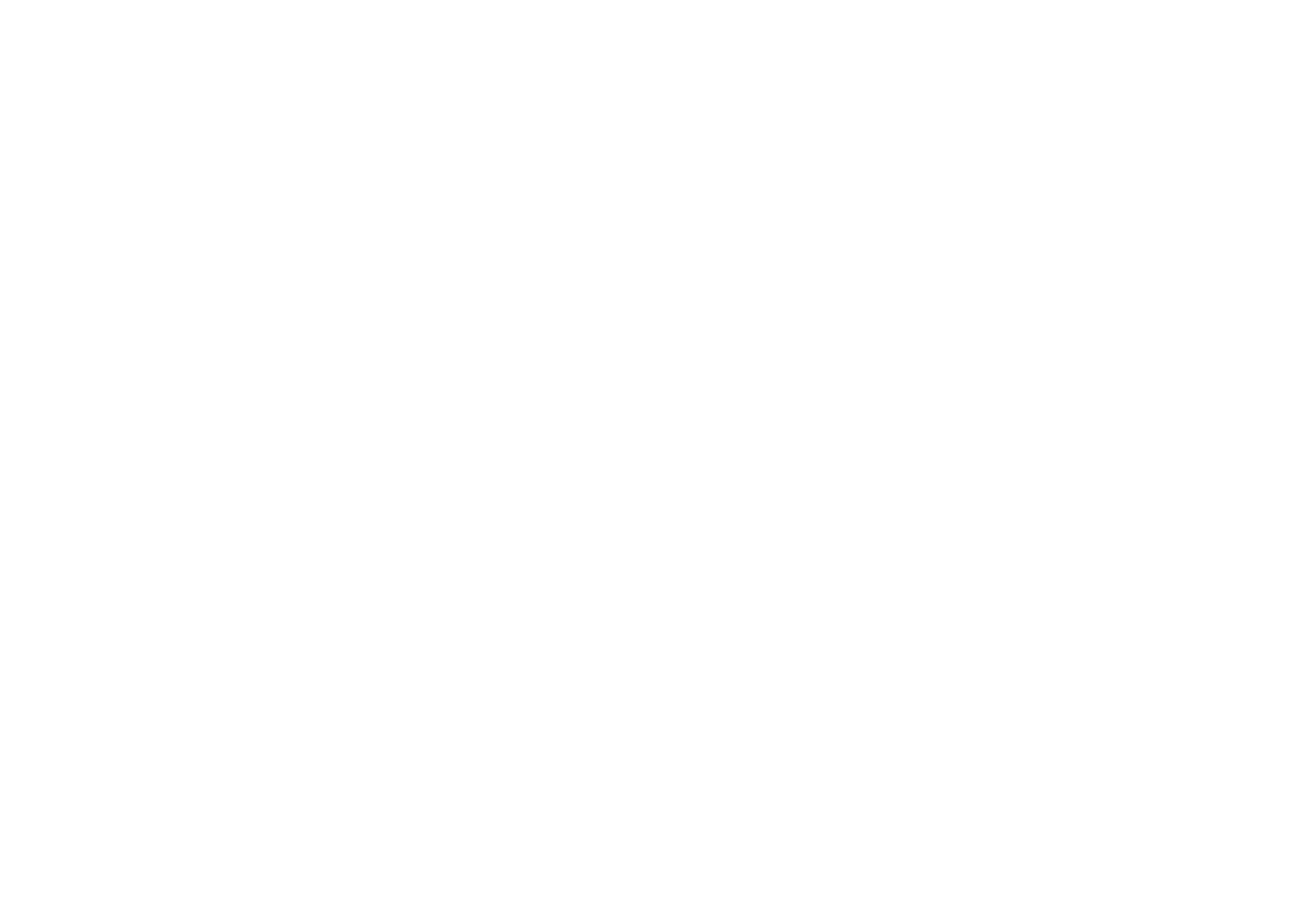neer Group ( $\mathbb{X}\mathbb{X}$ ), known as Sun Miu Group ( $\mathbb{X}\mathbb{X}$ ) at first, which was one of the first organizations to help call for immediate universal suffrage for Hongkongers leading up to the Handover in the early '90s—a demand that the liberal democrats actively shut down at the time in order to enter into friendly negotiations with CCP officials. Au continues to be active in Chinese labor solidarity work and local activism, helping to start groups like Globalization Monitor and Borderless Movement.

Leung Yiu-chung, who joined *The 70's Biweekly* later and founded the NWSC, has been an elected member of the Legislative Council since the '90s; he was seen last year, serving as a mediating role on the frontlines in one of the fiercest days of the protests, just as protestors were about to break into the Legislative Council building on July 1<sup>st</sup>. Leung incidentally also engendered a split within the NWSC before the protest movement by eliminating its long-time "workers' committee." Dissenting members faulted Leung for reneging on basic principles of workplace accountability and democracy, and continued organizing with workers in a now-autonomous Workers' Committee (XXX).

The collective these figures cofounded may not have been able to sustain a mass movement. Nonetheless, *The 70's Biweekly*'s dedication to organizing students and workers, its demands for new kinds of engagement, informed the Hong Kong political scene far beyond the publication's brief lifetime. Its most enduring lesson may be that the model for liberation can only be found in solidarity with all marginalized people—that no single dogma or past experience can show us how to do that best. In a fight that involves millions, the Hong Kong left is still finding its way forward.

When Ng Chung-yin ( $\mathbb{X}\mathbb{X}$ ) met Augustine Mok Chiu-yu ( $\mathbb{X}\mathbb{X}$ ), they were doing a sit-in protest on the steps of Chu Hai College in Hong Kong. It was August 1969, and 12 students had just been expelled from the college for criticizing the administration—namely, its censorship of student newspapers, corruption, and ties to the Nationalist Party in Taiwan. Ng, then 23, was a former student leader who had just graduated from Chu Hai. Mok, 22, had recently returned to the city after studying in Australia.

"I was a youth [social] worker then," says Mok now, "basically looking for people with whom I could work to develop a 'revolutionary' movement."

The Chu Hai protests were the first in Hong Kong history in which student unions from schools across the city took to the streets together. The protests ended in failure, and local newspapers smeared the students, claiming they were disrupting public order. Nonetheless, the short-lived movement marked the beginning of a new generation of activism. It had politicized young Hong Kongers, getting them ready for a larger fight.

That's when Ng and Mok—influenced by their exposure to leftist publications from Australia and the United States—decided to launch a publication that could support a revolutionary upsurge.

On January 1, 1970, the two activists and a group of other like-minded leftists published the first issue of a magazine called *The 70's Biweekly* (70XXXXI). Filled with political essays, book and film reviews, and reportage—mostly written in Chinese, with some English—and illustrated with photographs, drawings, and collage, *The 70's Biweekly* was a profoundly DIY operation. It was only published for a few years. But its radical politics, and the networks of students and workers it helped to form, had an outsized impact that survives to this day. The collective's members and those inspired by the magazine have helped to define what the Hong Kong left could be.

Last June, a controversial bill that would've allowed mainland China to extradite people from Hong Kong triggered perhaps the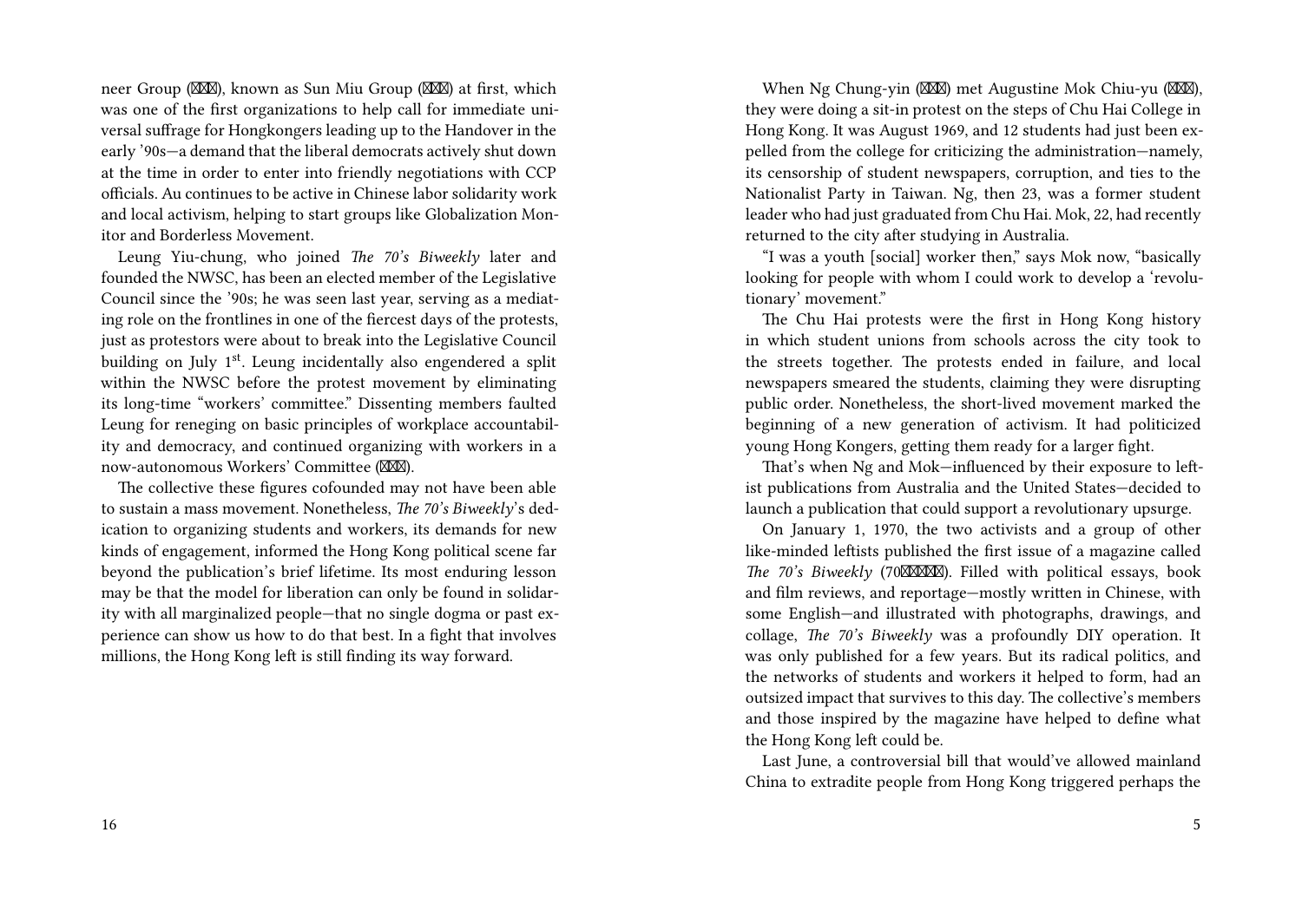biggest social movement the city has ever seen. Although there have been few protest actions since the outbreak of Covid-19, the resistance has nonetheless continued for more than ten months—including an upsurge of new unions, formed as an anti-establishment tactic by rank-and-file workers. With the left's history of activism in Hong Kong, one might expect that it would take a big part in the protest movement. But aside from the interest in unionization, traditional leftist groups have mostly been unable to make their mark.

Looking back at *The 70's Biweekly*—both its rise, and its fall helps us understand why that might be. When the collective was founded, Hong Kong was a British colony, and leftist discourse was dominated by pro-Chinese Communist Party Maoists. But *The 70's Biweekly* did not support the CCP. Instead, its ranks were split between Trotskyists and anarchists, committed to a left internationalism that centered on local issues.

Members of the collective played an important role in the campaign for Chinese to be adopted as an official language, at a time when the British colonial government only recognized English; they became a central force during other anti-imperial protests, too. Even after the magazine was defunct, its members and readers continued to participate in activism through the 1980s and '90s, from advocating for Hong Kongers' right to participate in the handover negotiations, to solidarity actions with dissidents in mainland China.

Hong Kong activists have been waging the battle of their lives for self-determination. Yet structural, economic critiques against the system have been largely delinked from the current movement's legitimate demands for human rights. Since the days of *The 70's Biweekly*, China has joined the United States as one of the world's most inequitable and exploitative economies, and Hong Kong has become one of the most expensive cities in the world.

The China-US trade war has put extra pressure on Hong Kongers, making them feel as if they need to choose between officials were disqualified for protesting the CCP's authority. But LSD was nonetheless pivotal in organizing against the extradition bill last summer, as protesters rallied around what they call the "Five Demands."

When pro-democracy candidates swept Hong Kong's district council elections in November, it was seen as a clear show of support for the protesters. Still, Long Hair and other LSD leaders see less of an opening to politicize people around deeper structural issues such as class exploitation. "The Hong Kong left's biggest problem isn't determining whether capitalism has any fatal problems," says Long Hair, "but how to build an effective socialist movement anew."

The Hong Kong left is still experimenting. Last August, protesters called for a general strike to pressure the government over the Five Demands; the Hong Kong Confederation of Trade Unions reports that over 350,000 workers from more than 20 sectors participated. This triggered a new, ongoing interest in unionization and political strikes, and dozens of small-scale unions have since been organized by everyone from theater professionals to workers who manufacture medical equipment.

Pro-strike messaging channels on the encrypted app Telegram now have tens of thousands of subscribers. The recent outbreak of Covid-19 saw the quick mobilization of thousands of unionized medical workers, demonstrating the growing willingness of rankand-file workers to use labor tactics to directly challenge the government. "Resist tyranny, join a union," is now a protest slogan.

The people who founded *The 70's Biweekly* are no longer on the front lines. After his arrest by the Beijing government in 1981, Ng worked as a journalist and relocated briefly to Australia; he died of cancer in 1994, shortly after returning to Hong Kong. Mok is now an artist working in film and underground theater. He eventually created a theatrical production based on his late friend's life.

The people immediately influenced by these founders, however, are still highly active in Hong Kong politics. Au helped form Pio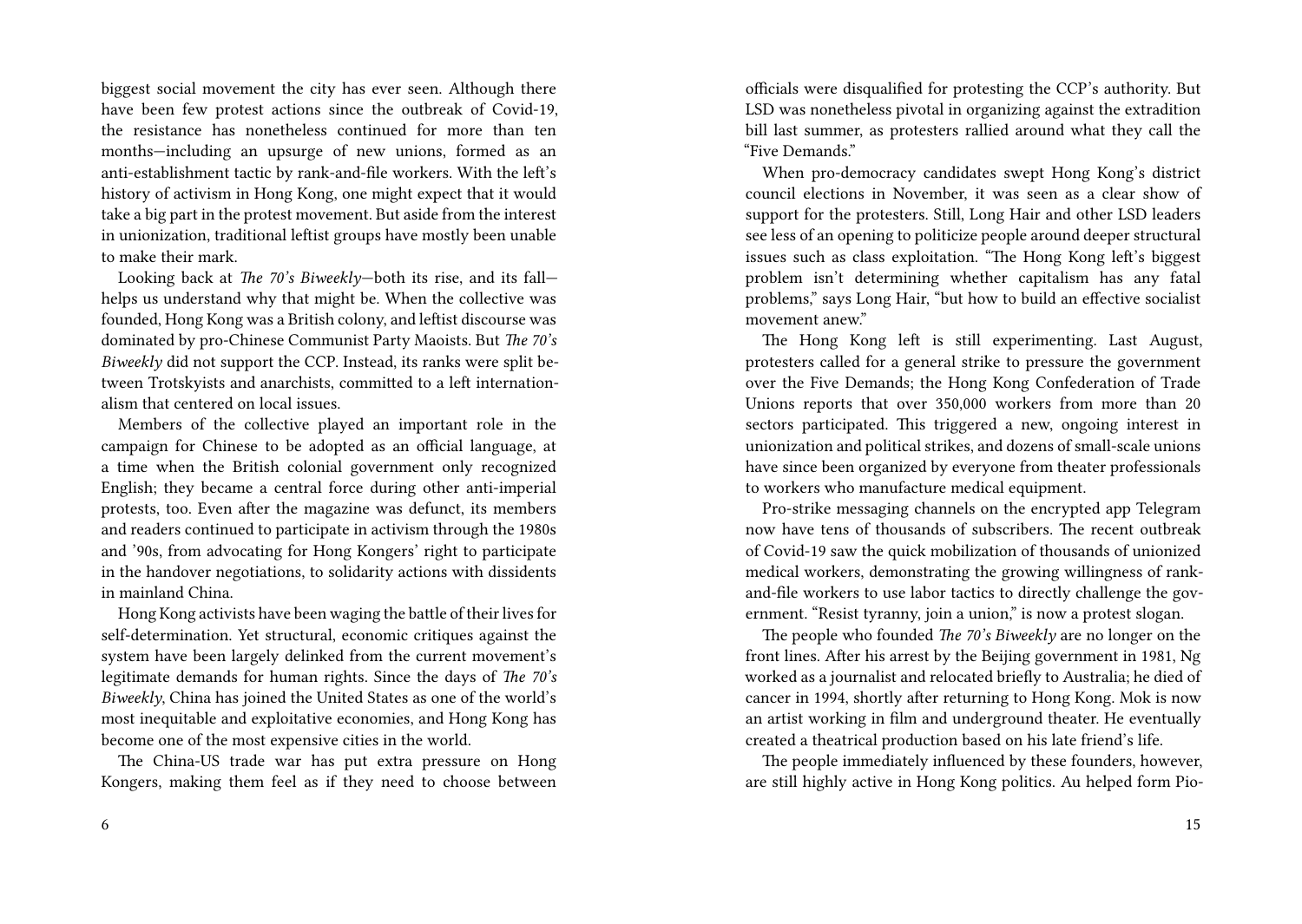ysis then," says Long Hair. "While you can talk about it now, the language wouldn't resonate with many."

## **The decline of the Hong Kong left**

Since the 1980s, most leftist movements in Hong Kong have failed to attract mass participation, or imploded soon after appearing. When Au's Pioneer Group tried to rally Hong Kongers to demand a say during Sino-British handover talks, they were actively shut out by liberal democrats; the latter preferred a more conciliatory approach to negotiating with China, rather than demanding universal suffrage right away.

In 2005, thousands of Hong Kongers and international allies protested a World Trade Organization conference held in the city, opposing the policies of neoliberal globalization—but the momentum didn't extend beyond the conference. In 2013, there was a dockworkers' strike, supported by many students and workers' organizations, but internal strife and attacks from the right shattered hopes for a mass movement.

Then, in 2014, the Umbrella Revolution began, in response to electoral reform that increased Beijing's power in Hong Kong's election process. Soon, over 200,000 people were participating in protests. But the reform was upheld, and again, momentum dissipated; some key protest leaders were later jailed. Many were still debating Umbrella's legacy when protests began last summer—especially because of the localist right-wing factions that grew in its aftermath. These groups, while still small, have become more influential in promoting pro–United States views and xenophobic anti-mainland sentiments.

Long Hair's political party, the League of Social Democrats (LSD), has perhaps been the most visible and effective left-leaning force in the Legislative Council since its inception in the mid-2000s. Long Hair himself lost his seat in 2017, when he and other elected

global superpowers. The city's residents desperately need a radical, working-class-centered movement against globalization and class inequality—especially as the small, localist right, with its US-flag-waving and anti-mainland Chinese sentiments, threatens to grow in influence.

Fifty years after it first hit newsstands, *The 70's Biweekly*'s fight against structural oppression and state power—whether it comes from Beijing, Washington, or Hong Kong itself—feels newly relevant.

### **Radicalism in post-war Hong Kong**

Hong Kong was a much smaller place before 1949. At the close of the Chinese Civil War, a large influx of working-class refugees and immigrants from the mainland entered the city, more than tripling its population between 1945 and 1951. Hong Kong had been a British colony since the middle of the 19<sup>th</sup> century, and its ruling class was made up of both British and Hong Kong business elites. But low wages, poor working conditions, racism, and a lack of civil liberties stimulated a new political opposition to British rule—split between the left-leaning Communists and the Nationalists, or Kuomintang.

Maoism quickly became the key political framework for many Hong Kong leftists. And, like many Third World movements emerging around the world, the Hong Kong left's local struggles were bound up in the larger struggle of anti-colonialism—one that pitted the People's Republic of China against Western imperialism.

The Cultural Revolution was underway on the mainland, and CCP sympathizers in Hong Kong attempted to extend this struggle into the city. Maoists established a presence in Hong Kong schools and factories, and in 1967, a small labor dispute ballooned—with the CCP's encouragement—into citywide anti-colonial demonstrations. Much like today, police violence against protesters was ram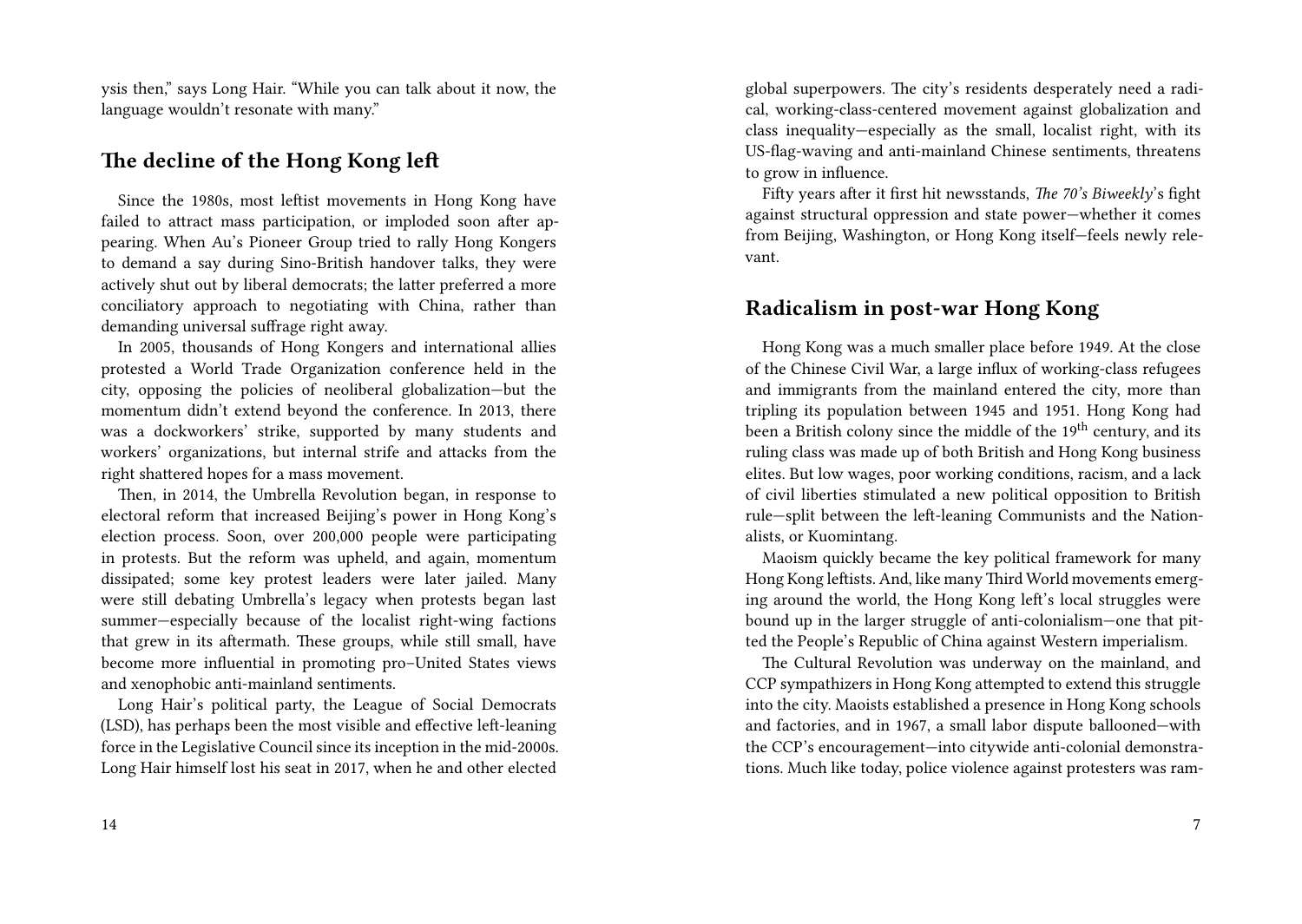pant. But CCP supporters also planted bombs around the city in an attempt to murder some of the movement's critics, and ended up hurting uninvolved civilians. By the time the protests ended after six months, more than 50 people had died, and more than 800 had been injured—both by the Hong Kong police and by Communists' bombs.

By the time Ng and Mok launched *The 70's Biweekly* in 1970, the left's reputation was in tatters, and Hong Kong was still struggling to find its own identity. Nonetheless, Ng, Mok, and the other founders managed to fund the first issue of their magazine with a generous donation from a young monk, one of the 12 students who had been expelled from Chu Hai. Ng was the only paid staff member, while Mok worked as a social worker. The others supported themselves playing music in nightclubs, processing herbs as assistants to Chinese herbal doctors, and selling cheap shoes and slippers in small shops.

From the beginning, *The 70's Biweekly* covered a wide range of subjects, including everything from reviews of translations of Bertolt Brecht's poetry, to a special edition on the struggles of the newly independent country of Bangladesh against what was then called West Pakistan. In that 1971 issue, pseudonymous writers called out the CCP's complicity in the genocide of Bengalis the year before. "The CCP's support of West Pakistan is counter-revolutionary!" wrote one, above a kitschy reproduction of Chinese premier Zhou Enlai's letter to West Pakistani president Yahya Khan. The collective members printed and distributed the publication themselves from the beginning, delivering it to newsstands around the city on foot. (Confusingly, there was also a publication called *The Seventies Monthly* founded around the same time, but that magazine was then aligned with the CCP.)

Beyond publishing a magazine, members of *The 70's Biweekly* helped organize public actions and assemblies. By late 1970, its members had formed an organizing network called the Worker-Student Alliance ( $\mathbb{X}\mathbb{X}\mathbb{X}$ ), drawn from the publication's readership activists were arrested in Beijing and forced to confess to doing underground organizing work there.

Meanwhile, other individuals associated with *The 70's Biweekly*, including Shum and Leung Yiu-chung ( $\mathbb{M}$ ), helped build big-tent networks and organizations to support dissidents and workers in mainland China. Leung met *The 70's Biweekly* members when studying abroad in England, and later returned to Hong Kong to co-found a workers' night school in Tsuen Wan that would eventually become the Neighbourhood and Workers' Service Centre (NWSC) (XXXXXXXII), now a small but influential left-wing political force. The Hong Kong Alliance in Support of Patriotic Democratic Movements in China was another such group, albeit one dominated by liberal democrats; it helped launch underground operations after the Tiananmen massacre on June 4, 1989, rescuing mainland dissidents by bringing them to Hong Kong.

Despite these initiatives, leftist ideas weren't resonating with the public the way they had in the past. Working and living conditions were becoming more precarious; manufacturing jobs sharply declined, while real estate prices skyrocketed. Hong Kong—which had industrialized just a couple decades before—was becoming a global financial hub, just in time for the handover in 1997. As the city transformed, the left struggled to reach an audience.

Leung "Long Hair" Kwok-hung ( $\mathbb{X}\mathbb{X}$ ) is a long-time activist and former member of Hong Kong's law-making body, the Legislative Council. His penchant for direct action and Che Guevara shirts have made him a recognizable figure on the anti-authoritarian left.

As a young teenager growing up in a lower-class family, Long Hair read *The 70's Biweekly* and participated in some of the actions it organized. He credits the publication and its members with making him abandon his former Maoist ideology, and with framing a commitment to local, grassroots causes that still inspires him to this day. But he's not sure it would convince many Hong Kongers now. "It was easier to capture people with a left and Marxist anal-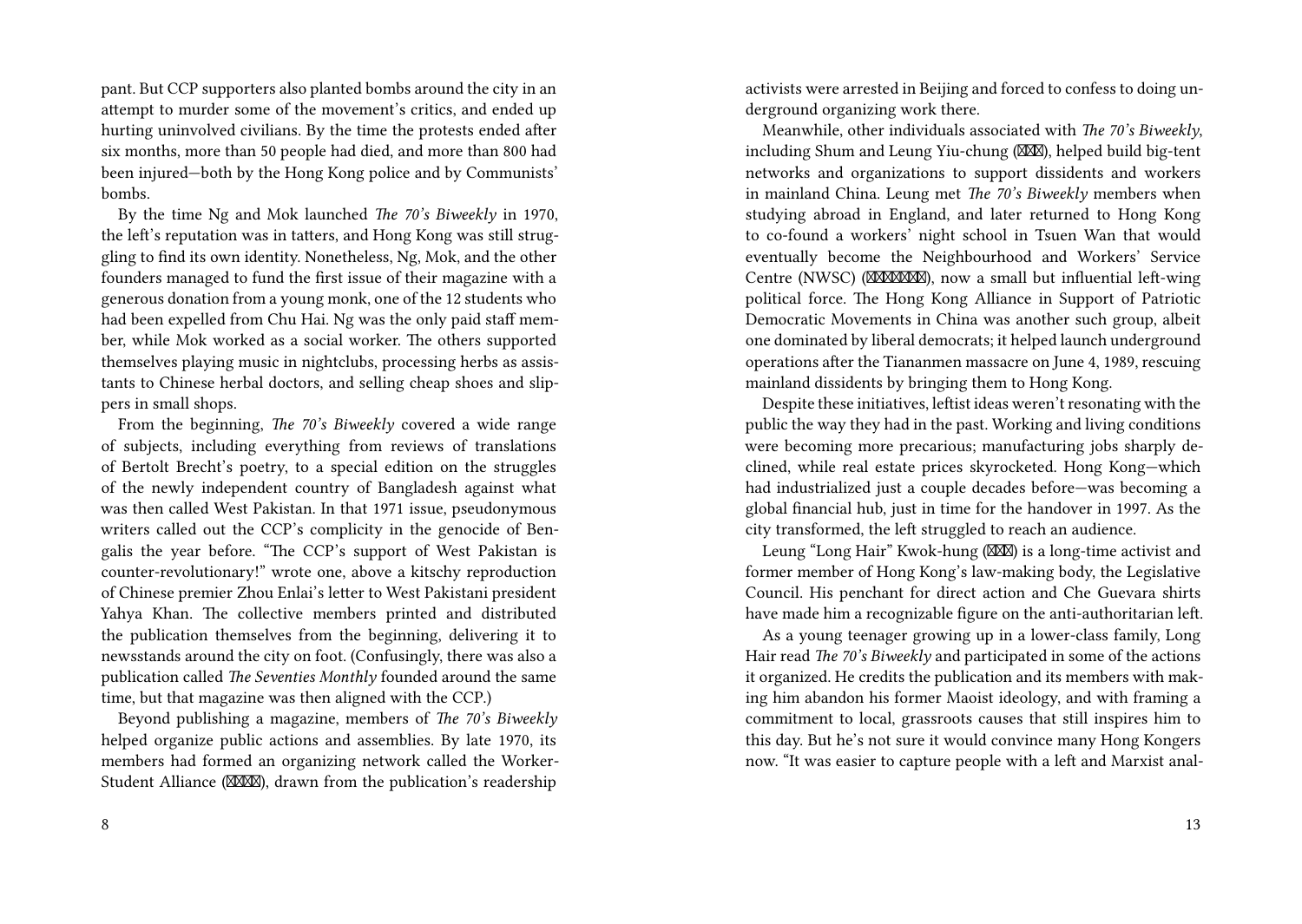pursued different tactics: the former framing it as a 'Four Antis' campaign ( $\mathbb{X}\mathbb{X}\mathbb{X}$ ) addressing rent increases, unemployment, price increases, and inflation in Hong Kong, with some direct action elements, while the latter called directly for rent and gas bill strikes. On September 12th, one former anarchist 70's member, Fu Loo-bing (XXX), led factory workers in a hunger strike over low wages in San Po Kong. He was arrested for causing a public disturbance and held for a few days, then released after more than a thousand people surrounded the police station.

Others got involved in a mass campaign in 1973 against a former Royal Hong Kong Police superintendent, Peter Godber, who had been accused of corruption. In 1973, Trotskyist members of *The 70's Biweekly* formed two groups, the Revolutionary International League and the International Young Socialist Alliance, which merged in the next year to form Socialist League. This organization was renamed Revolutionary Marxist League (RML) soon after, and Ng, Au, and some other former *The 70's Biweekly* members turned RML into a vehicle for direct action and workers' organizing.

Then, in 1976, Mao Zedong died. Within two years, Deng Xiaoping was leader of China. As Deng consolidated power, he began to undo many Mao-era job protections, such as the right to strike and guaranteed lifetime employment for workers at state-owned enterprises. China's economy was thrust into rapid, free-market liberalization, lifting millions of working-class people out of extreme poverty but entrenching them in class antagonism and deeper exploitation.

Solidarity with workers in China soon became a natural avenue for former *70's Biweekly* members, readers, and their respective organizations. In 1980, Au and other organizers formed a grassroots collective called the Pioneer Group; they became one of the earliest organizations to publish leftist writing about China's capitalist development, and they advocated for Hong Kongers' right to be involved in handover negotiations. In 1981, Ng and other Hong Kong and divided into local political dialogue and action committees. The collective's members hoped that these committees would help connect the campaign to make Chinese an official language with other Hong Kong issues. "These platforms saw workers as agents of revolutionary change," says Mok. (One prominent organizer at the time was Lau Chin-shek (XXX), who later helped found and became president of the prominent, pro-democracy labor group the Hong Kong Confederation of Trade Unions.)

#### **The Baodiao movement**

Then, in August 1970, the Japanese government reiterated its claim over the Diaoyutai or Senkaku Islands, granting Western oil companies and its own government the right to defend the island chain from foreign encroachment. These uninhabited islands had been governed by the United States since the end of World War II, but their sovereignty has long been disputed by China, Japan, and Taiwan. (The discovery of oil reserves near the islands had made their ownership even more contentious.) The struggle over Diaoyutai reignited nationalistic, anticolonial sentiments among everyone from Chinese and Taiwanese nationalists to American student groups.

*The 70's Biweekly* played an integral part in what Hong Kongers called the Baodiao movement ( $\Box$ ), building on the Chu Hai youth movement of the year before. Members of the collective sympathized with the outrage aimed at Japan and organized one of the first Baodiao rallies to take place in Hong Kong, as well as many others later that year. But instead of supporting the Kuomintang or the CCP, both of which laid claim to the islands, *The 70's Biweekly* emphasized how imperialist forces exploited local communities—no matter which nation-state was in charge. Their actions included a rally on July 7, 1971, that marked a turning point in public sentiment: Police violently cracked down